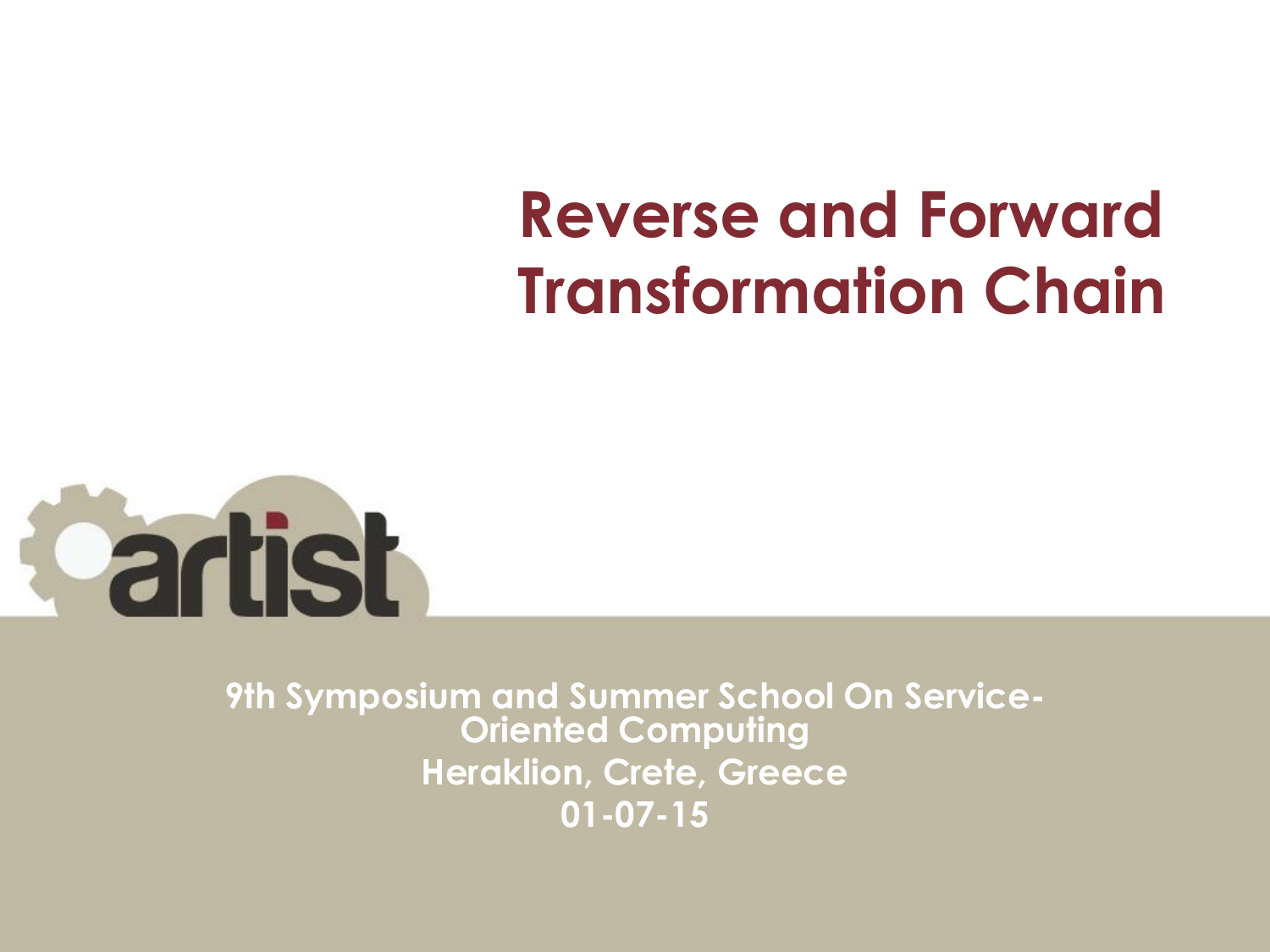## **JUMP: Discover Libraries**



- **It allows to extract UML Profiles from Java** annotations
	- Example shown: JPA Library
	- To execute it: right click on the jpa2 project and select *Model Discovery Toolbox -> UML Profile Discovery*



- More UML Profiles have been discovered by JUMP
	- They can be installed as Eclipse plugins
	- [https://code.google.com/a/eclipselabs.org/p/uml-profile](https://code.google.com/a/eclipselabs.org/p/uml-profile-store/source/browse/)[store/source/browse/#git%2FUMLProfiles](https://code.google.com/a/eclipselabs.org/p/uml-profile-store/source/browse/)

Alexander Bergmayr, Michael Grossniklaus, Manuel Wimmer, Gerti Kappel: JUMP - From Java Annotations to UML Profiles. MoDELS 2014: 552-568 Alexander Bergmayr, Michael Grossniklaus, Manuel Wimmer, Gerti Kappel: Bridging Java Annotations and UML Profiles with JUMP. Demos@MoDELS 2014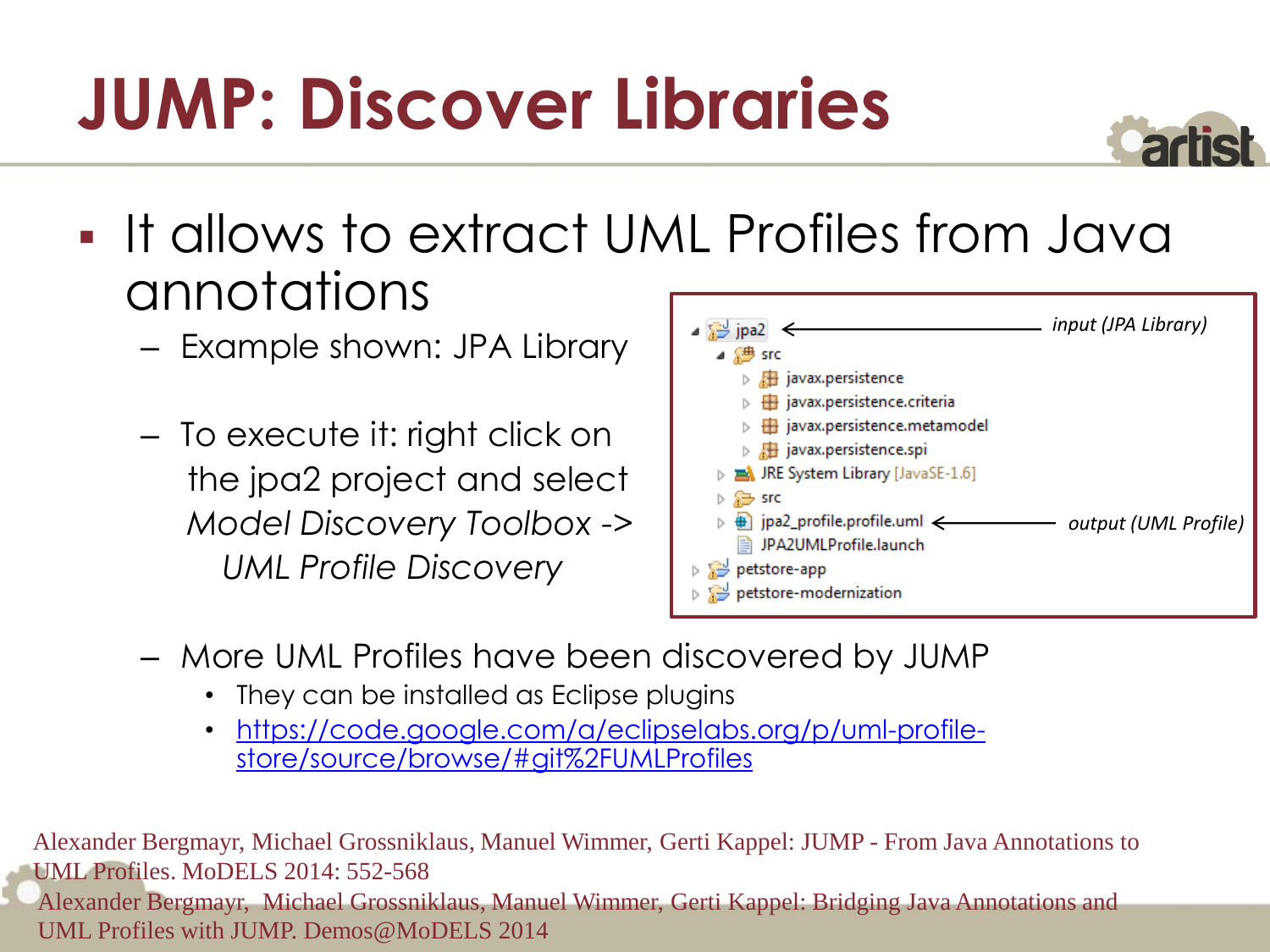### **Snapshot of Collected UML Stereotypes - JPA**

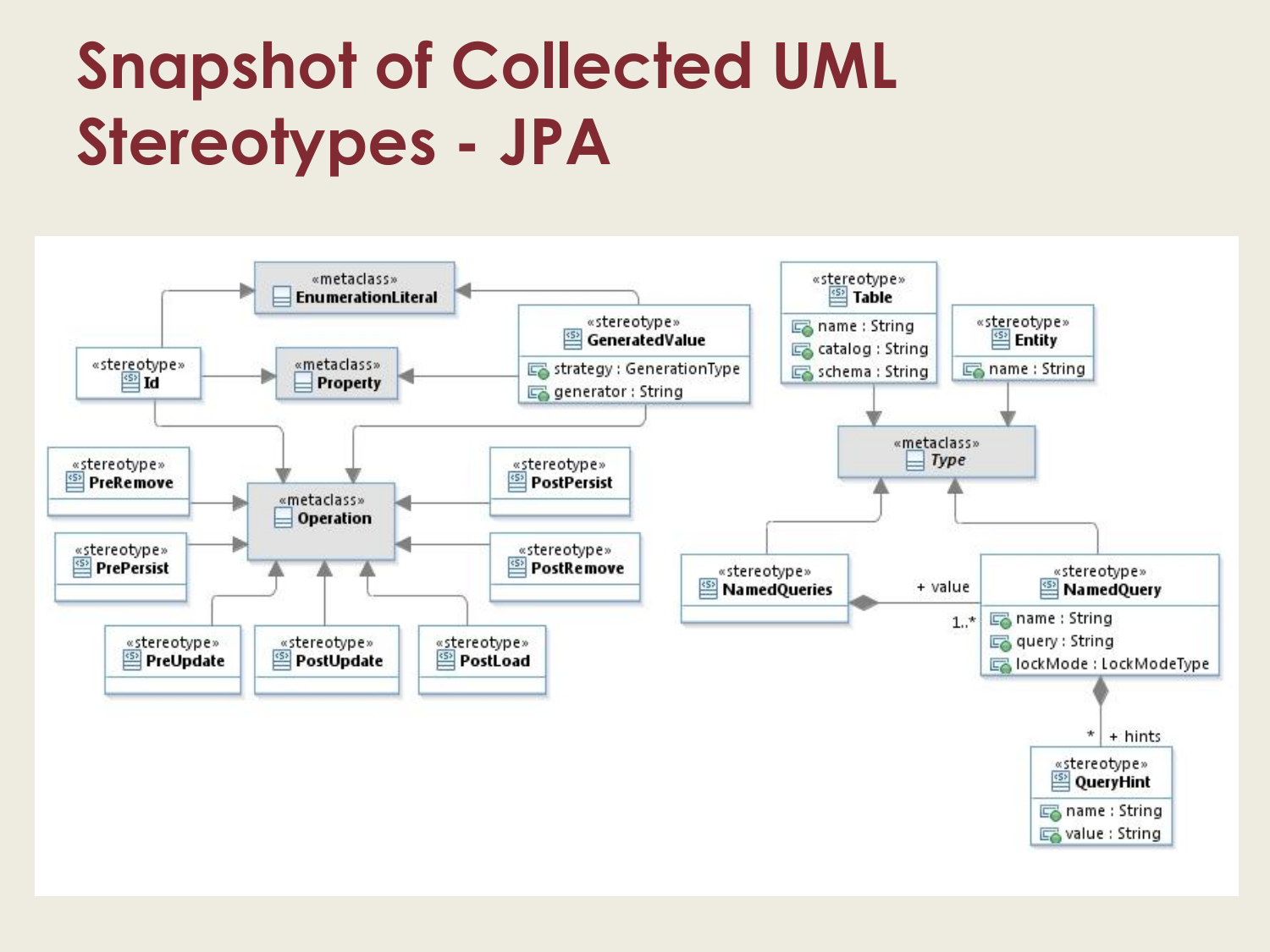### **JUMP: Discover PSM + Libraries (RE)**

- Execute JUMP on the *petstore-app*
	- In order to execute it, right click on the petstore-app and select

*Model Discovery Toolbox ->* 

 *Profiled UML Model Discoverty*



Hugo Brunelière, Jordi Cabot, Grégoire Dupé, Frédéric Madiot: MoDisco: A model driven reverse engineering framework. Information & Software Technology 56 (8): 1012-1032 (2014)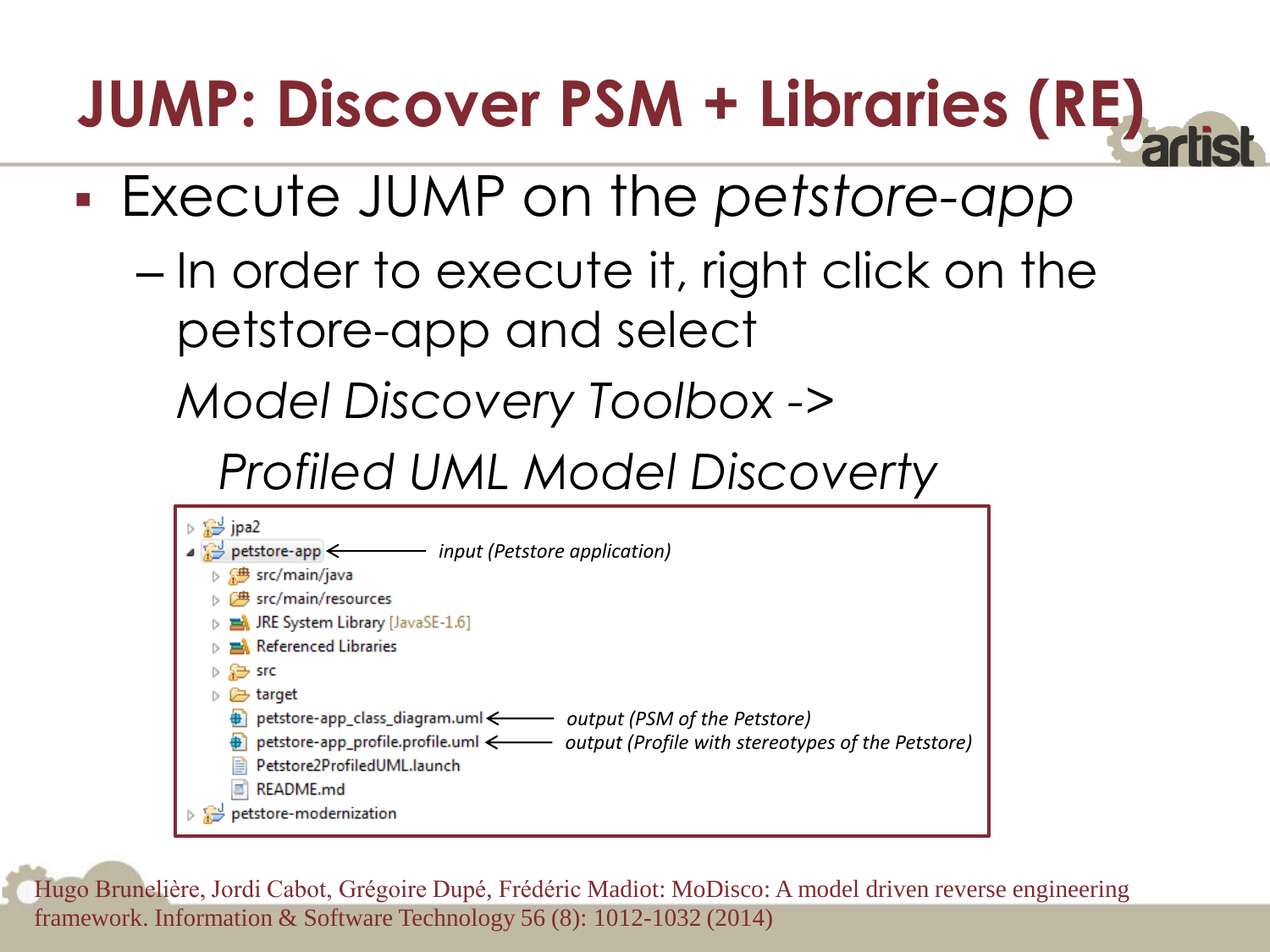## **Cloudifying through JUMP**

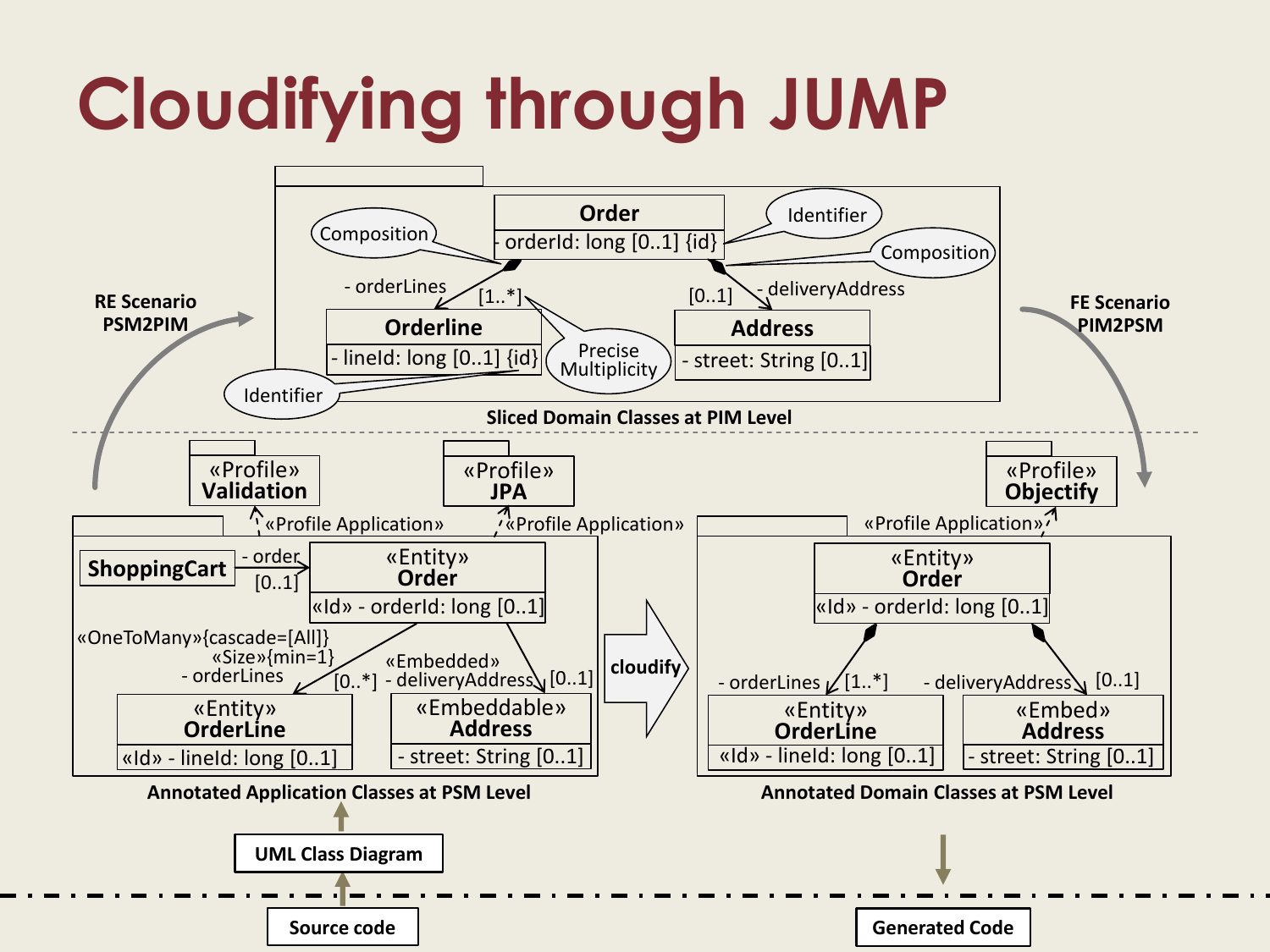### **Cloudifying through JUMP**

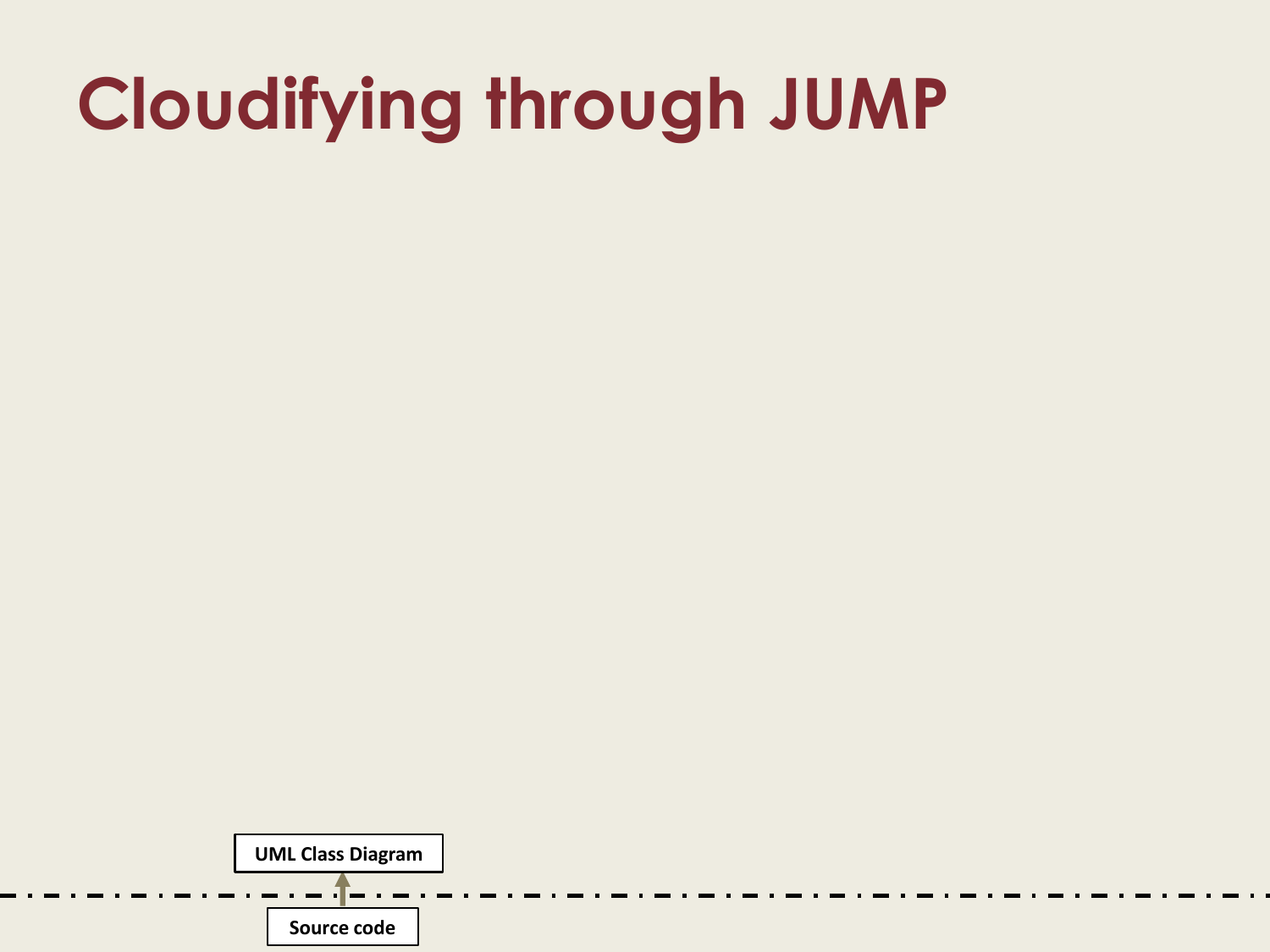# **1. Understanding (I) (RE)**

 Based on the JPA annotations, we are interested only in the domain model

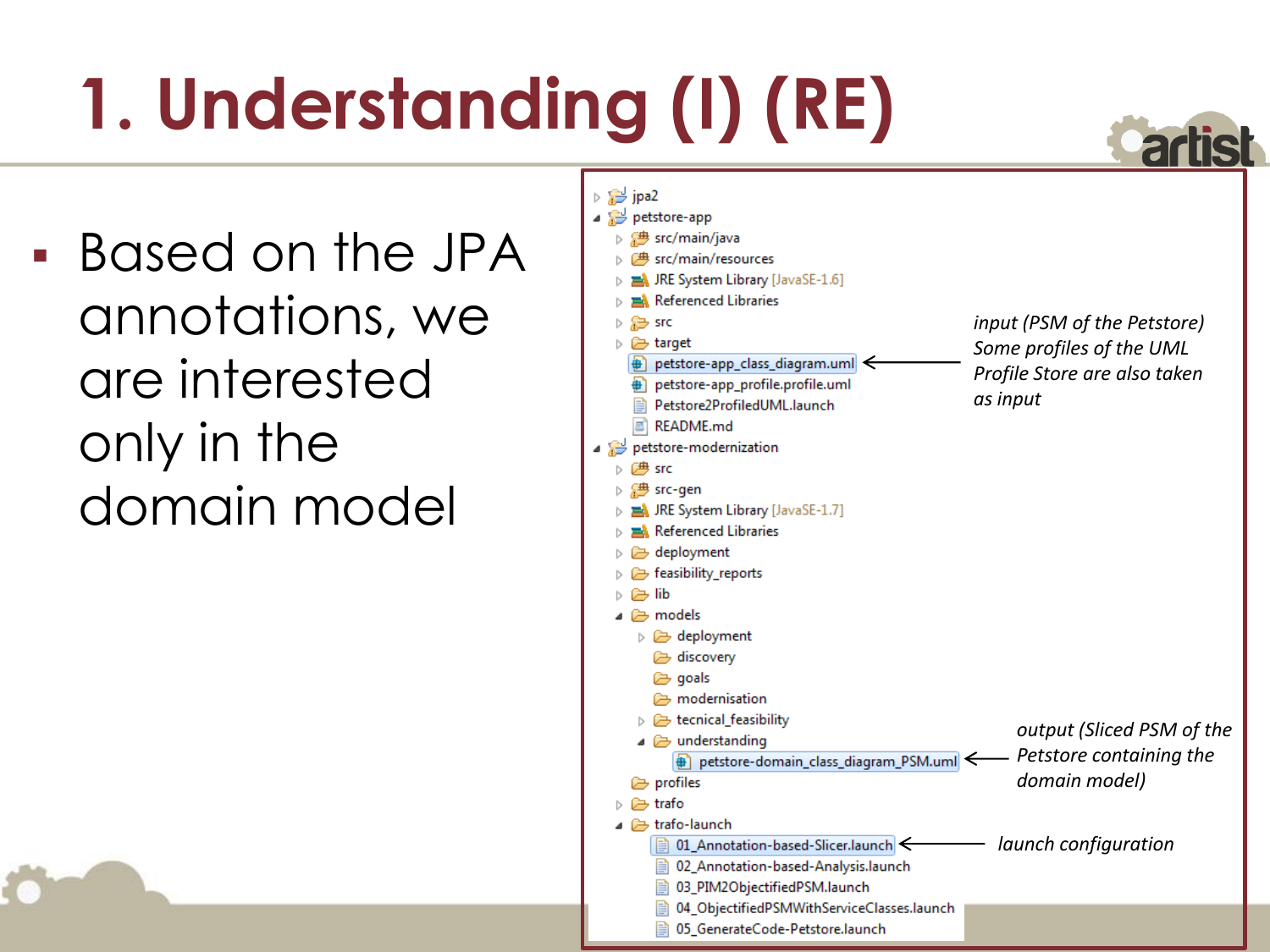## **Cloudifying through JUMP (1)**

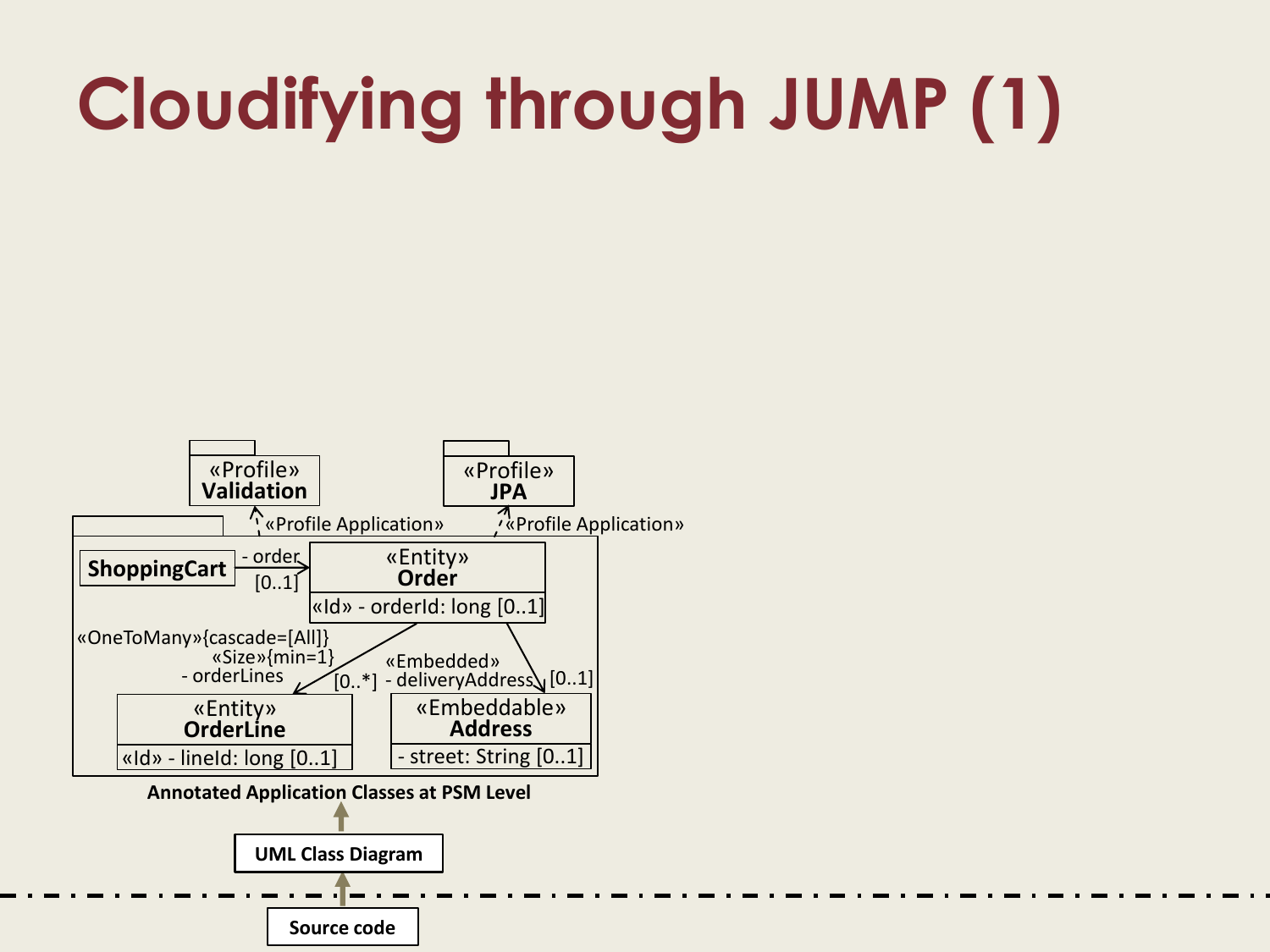# **2. Understanding (II) (RE)**

- We want to obtain a PIM from the PSM
	- Remove all stereotypes
	- Turn some plain associations into composition

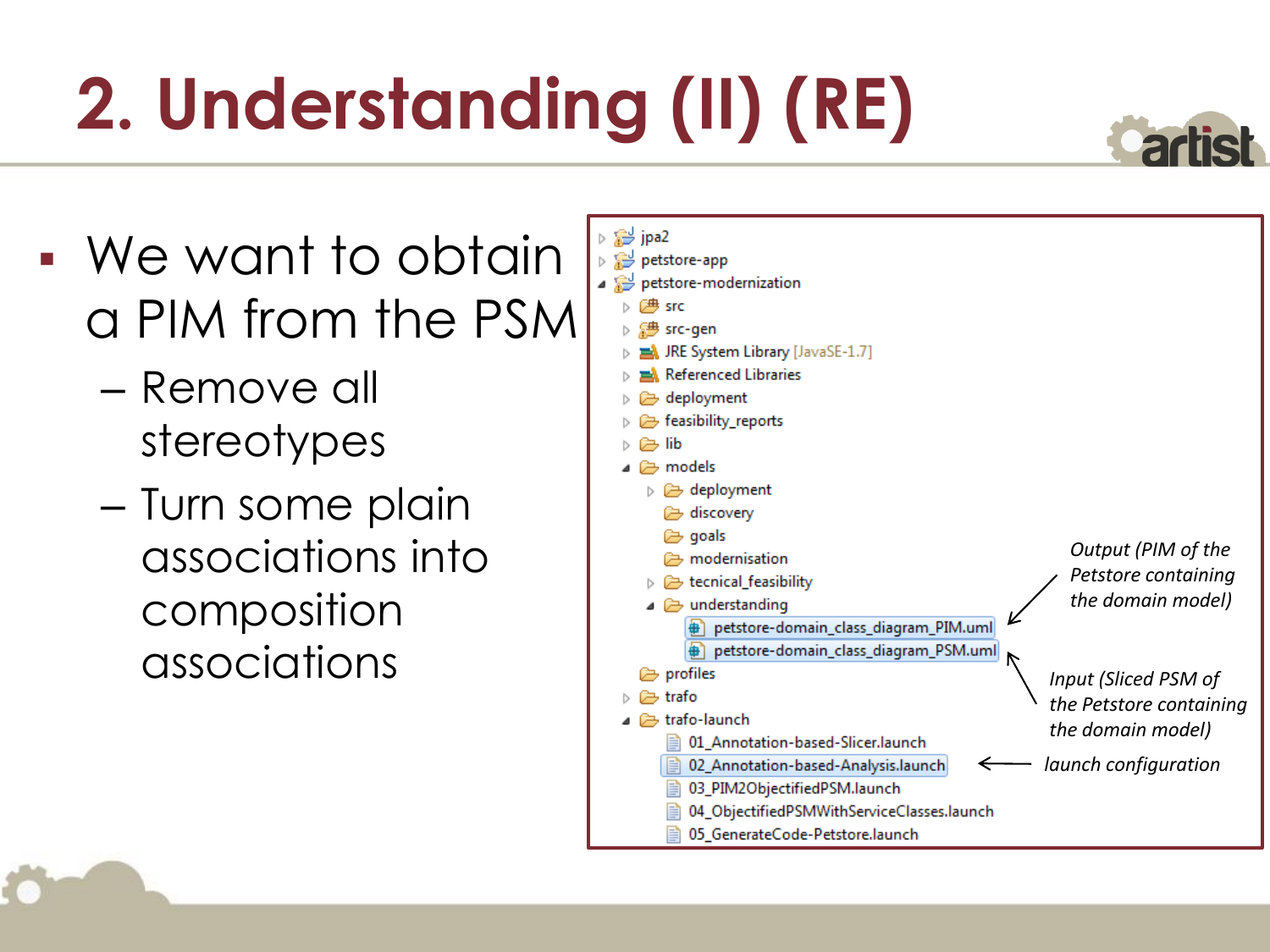# **Cloudifying through JUMP (2)**

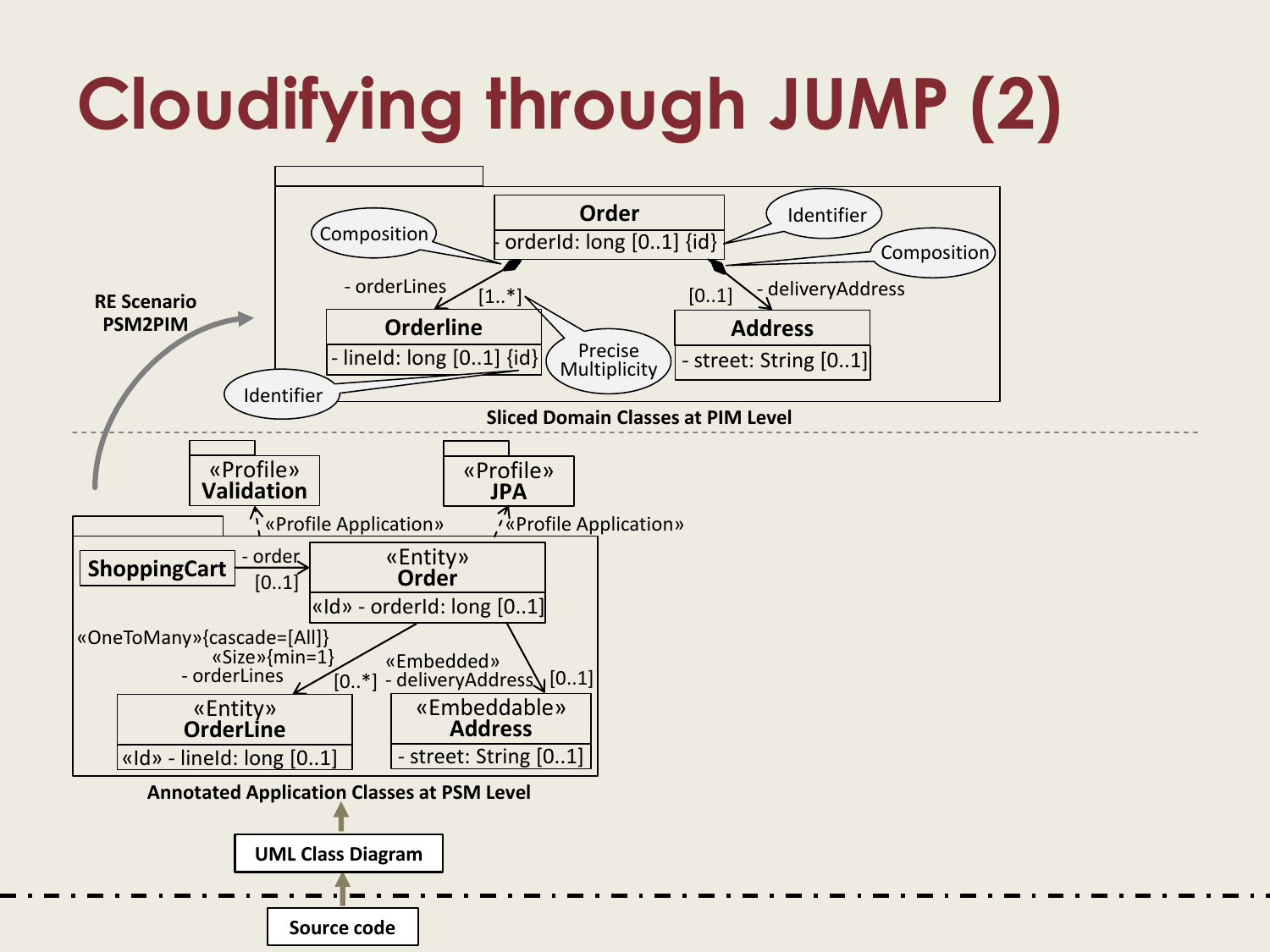# **3. Modernisation (I) (FE)**

- Refine the PIM into a PSM cloudcompatible
	- Addition of the Objectify Profile

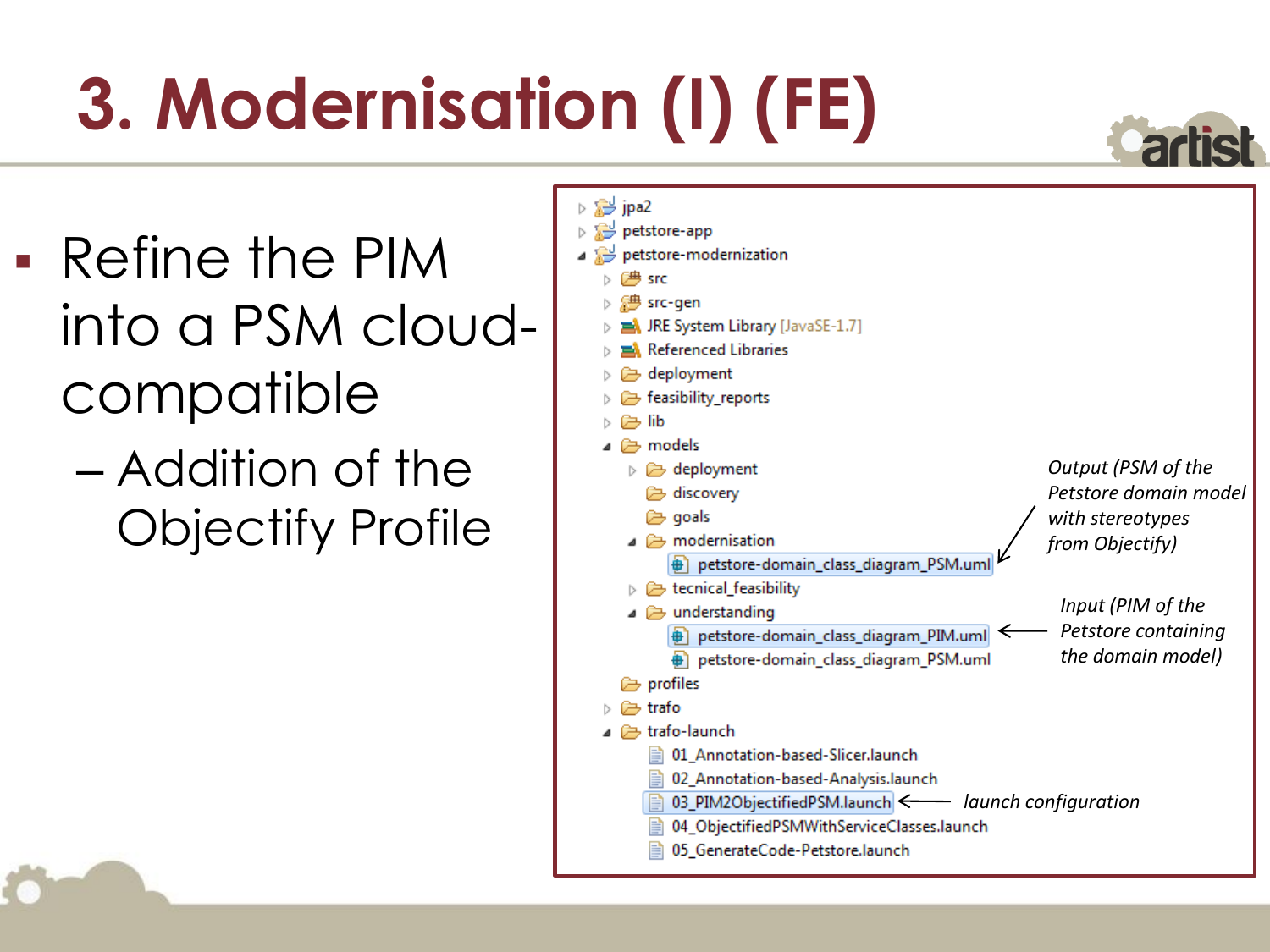#### **Snapshot of Collected UML Stereotypes - Objectify**

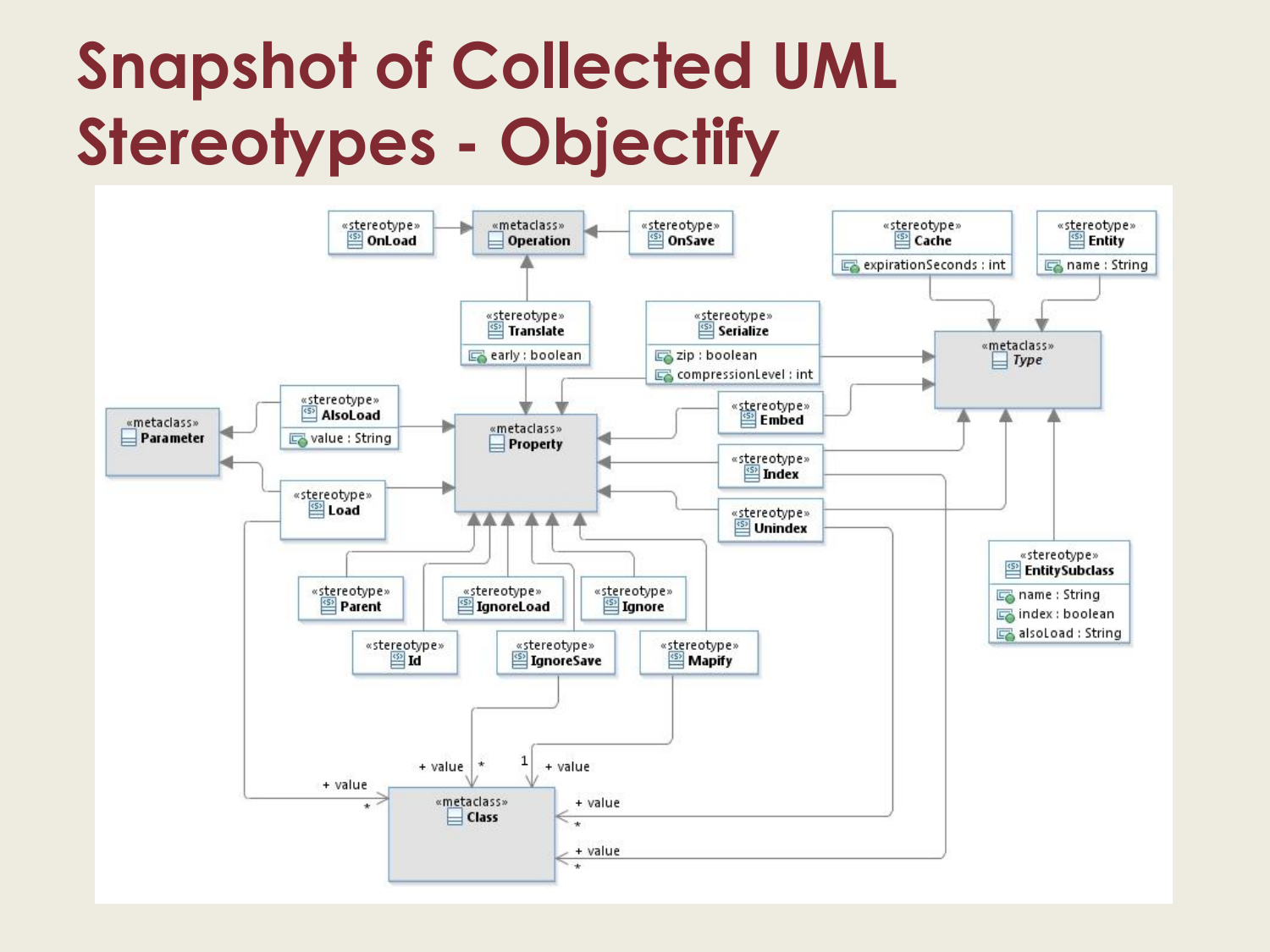# **4. Modernisation (II)(FE)**

 The PSM is further refined by adding service classes

> – They contain **Objectify** instructions

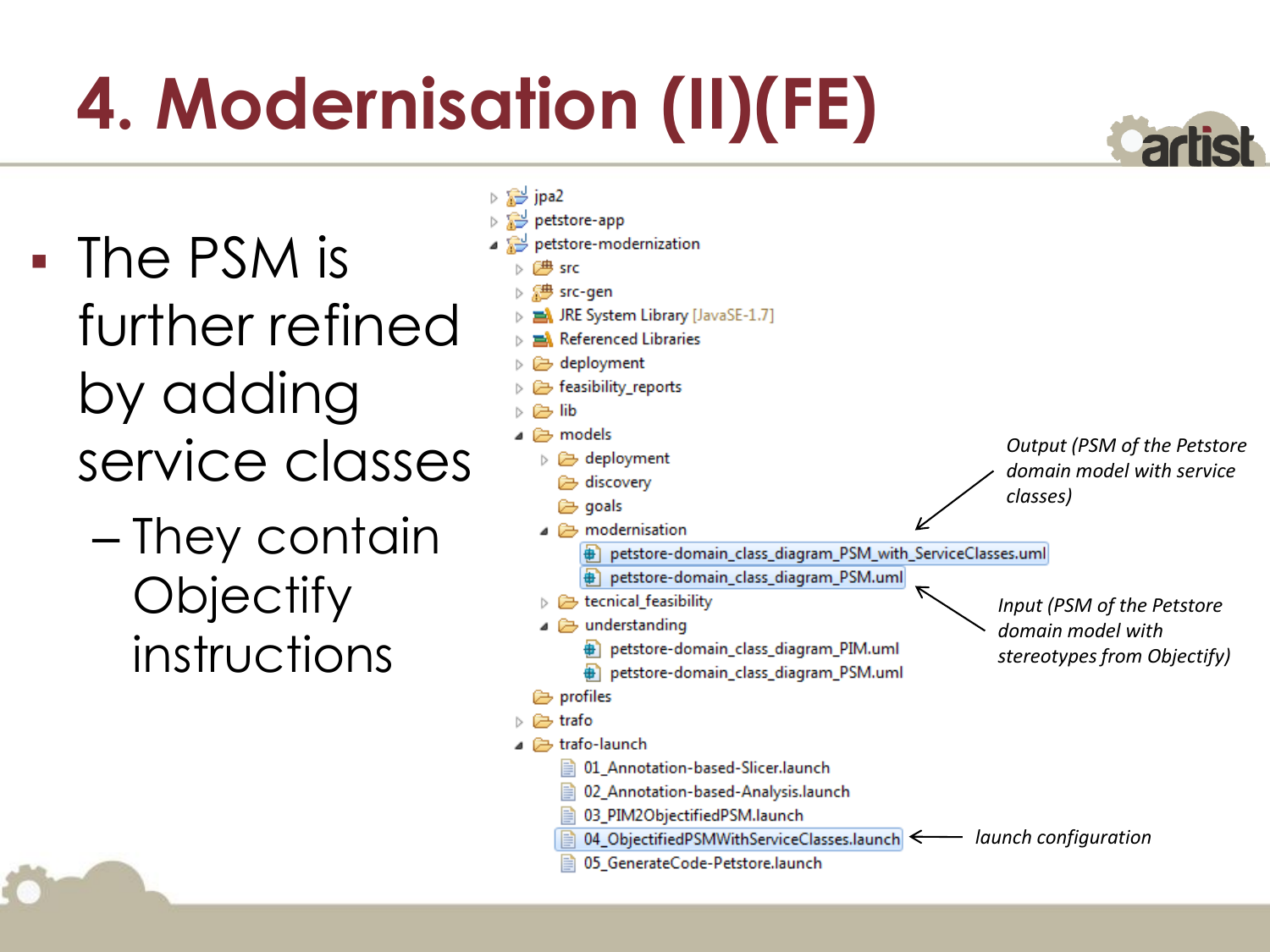### **Cloudifying through JUMP (3-4)**

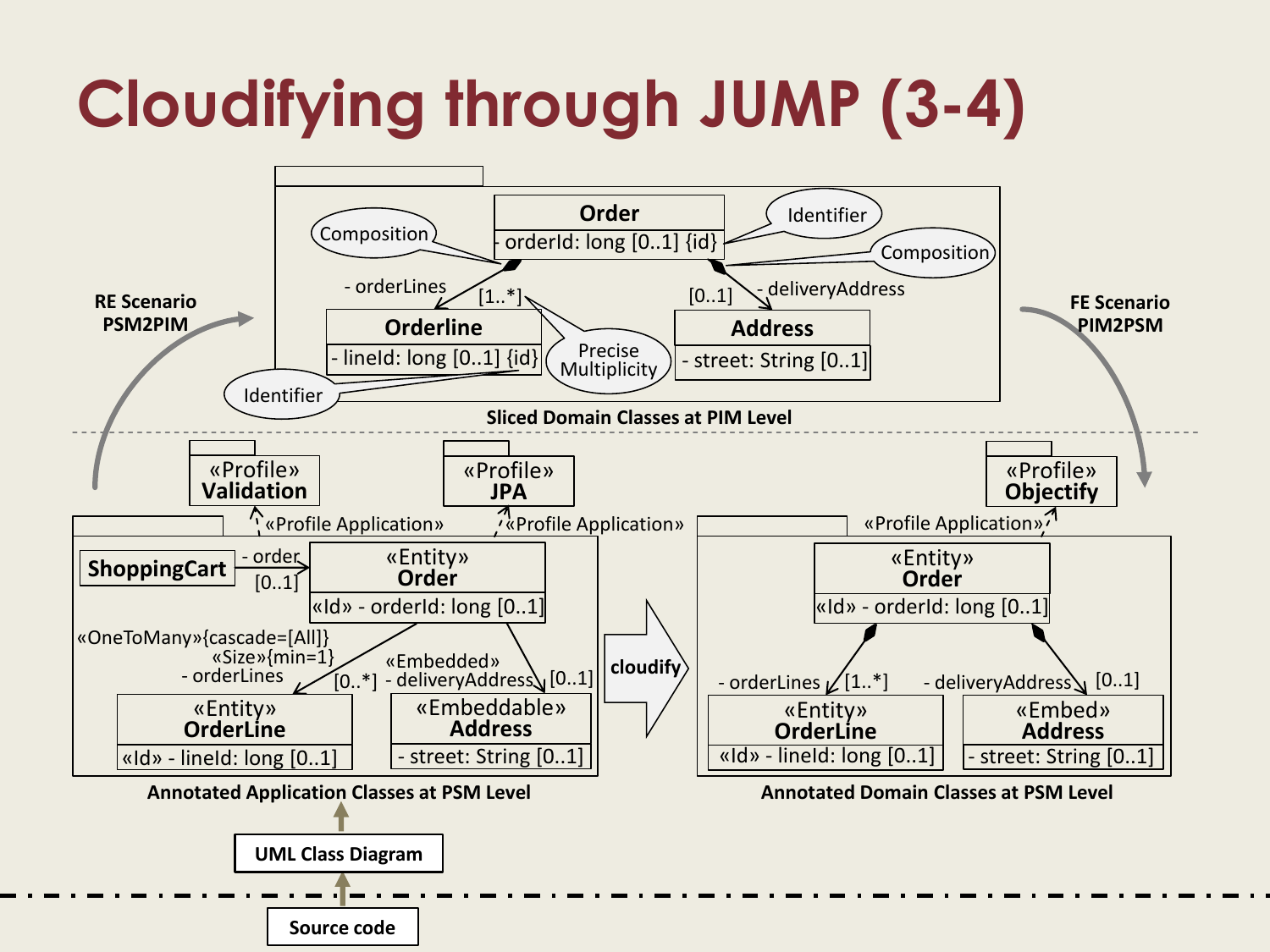# **5. Code Generation (FE)**

 Extension of the Acceleo UML2 to Java code generator